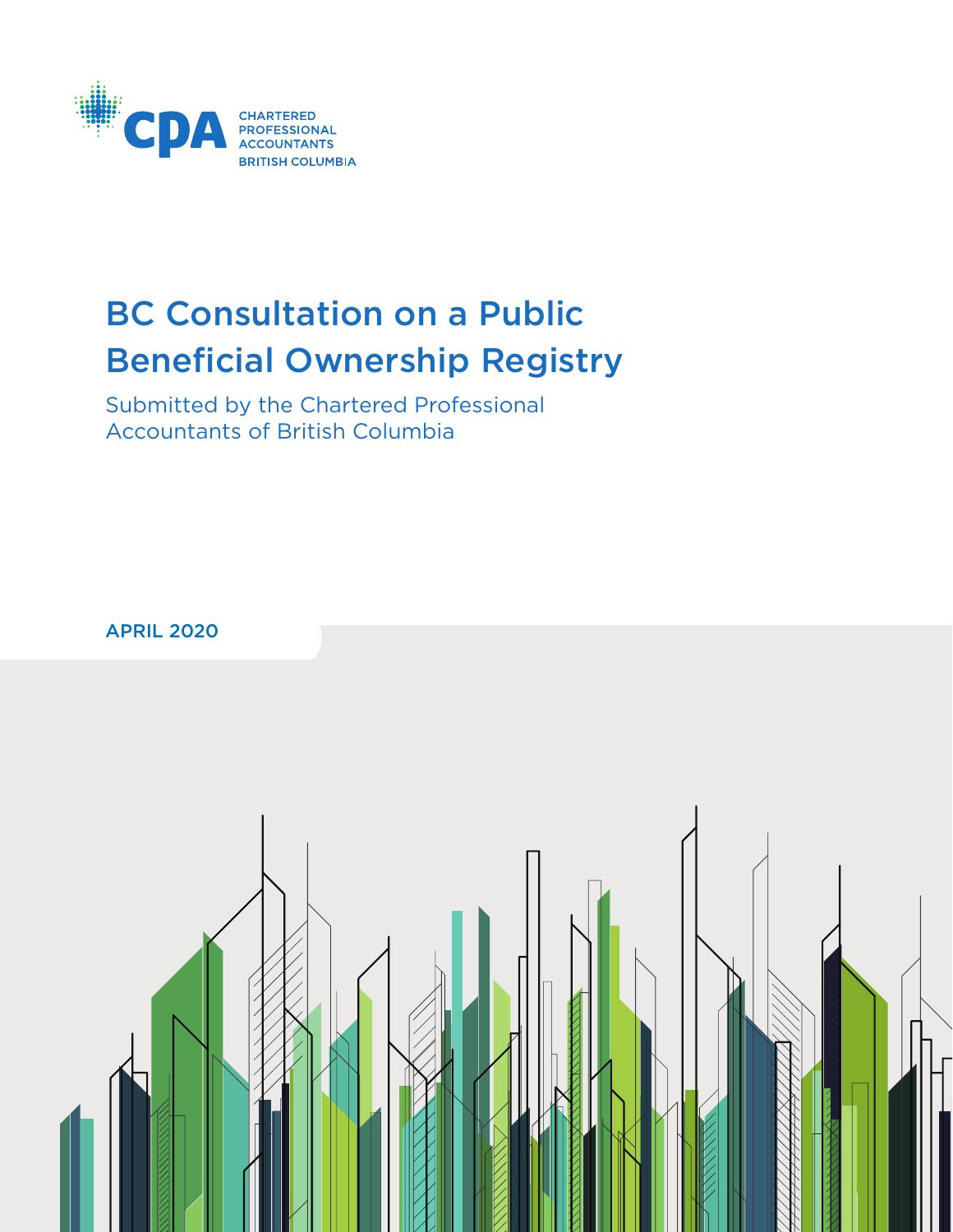# TABLE OF CONTENTS

| <b>INTRODUCTION</b>                                                        | 3  |
|----------------------------------------------------------------------------|----|
| GOVERNMENT-MAINTAINED TRANSPARENCY REGISTRY                                | 4  |
| PUBLIC ACCESS TO GOVERNMENT-MAINTAINED<br><b>TRANSPARENCY REGISTRY</b>     | 5  |
| <b>COMPLIANCE AND ENFORCEMENT</b>                                          | 7  |
| <b>TRANSPARENCY REGISTER FOR OTHER ENTITIES</b>                            | 8  |
| <b>CONCLUSION</b>                                                          | 9  |
| ABOUT THE CHARTERED PROFESSIONAL ACCOUNTANTS OF<br><b>BRITISH COLUMBIA</b> | 10 |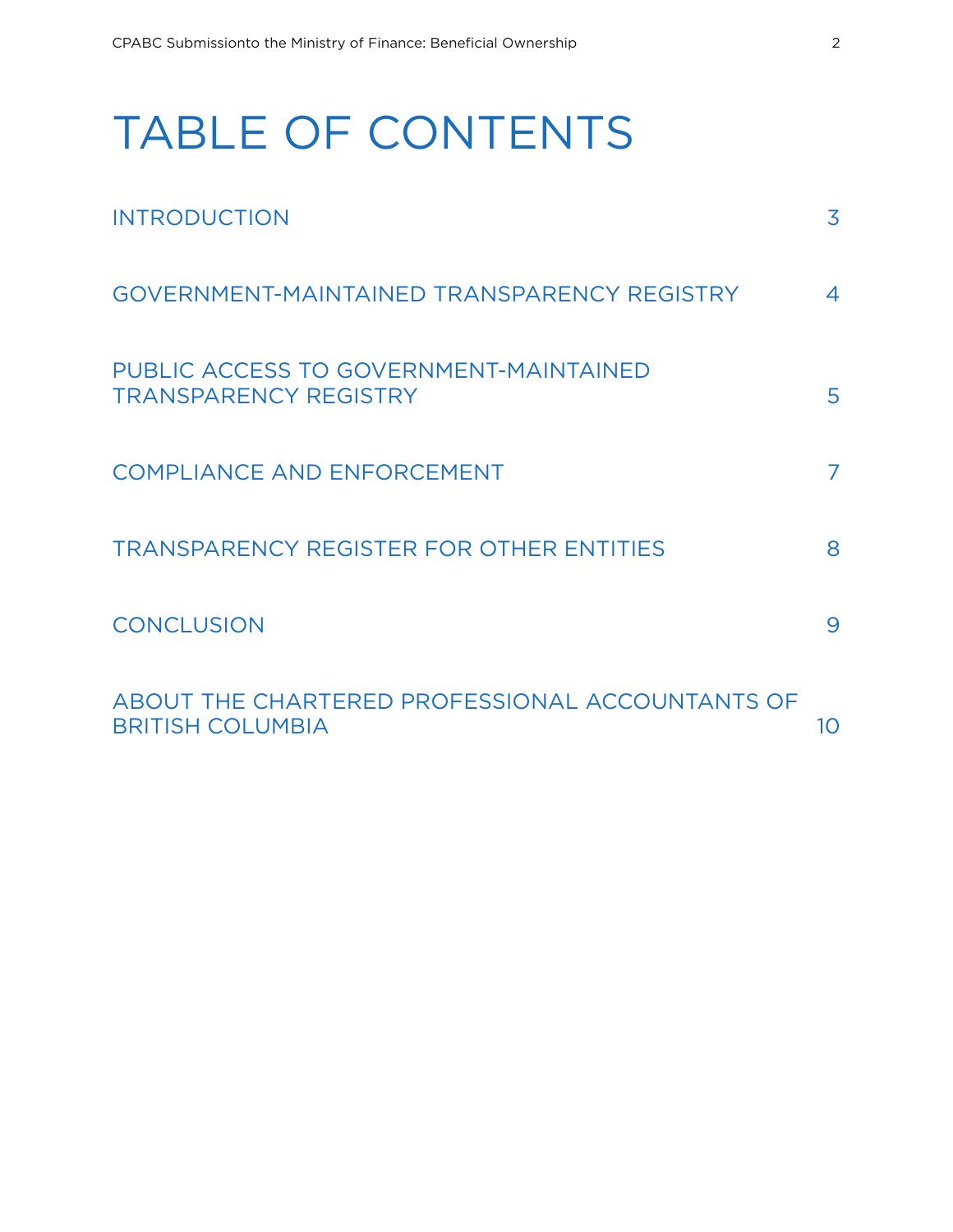### INTRODUCTION

The Chartered Professional Accountants of British Columbia (CPABC) welcomes the opportunity to participate in the Ministry of Finance's consultation on a Public Beneficial Ownership Registry.

CPABC is the training, governing, and regulatory body for more than 37,000 CPA members and 5,000 CPA candidates and students.

CPABC carries out its primary mission to protect the public by enforcing the highest professional and ethical standards and contributing to the advancement of public policy. CPAs are recognized internationally for bringing superior financial expertise, strategic thinking, business insight, and leadership to organizations.

CPABC seeks to provide a practical perspective that ensures corporate transparency without putting individuals' privacy at undue risk with respect to disclosing personal information or creating administrative burdens that stifles legitimate business.

Money laundering is a problem in British Columbia and across Canada. CPABC strongly supports greater corporate transparency in British Columbia. The impacts of money laundering, terrorist financing, and tax evasion are widespread and require strong provincial and national action.

### In implementing the beneficial ownership register, CPABC recommends the BC government:

- 1. Ensure that the BC registry is as consistent in its requirements as possible with federal and other provincial registries to minimize the compliance burden on companies.
- 2. Examine potential safeguards, such as the use of unique identifiers, to protect private information on a public registry.
- 3. Create a registry that relies on technology to make compliance by companies as easy as possible and to ensure that information it contains is as accurate as possible.

*"Almost without fail, anonymous shell companies appear at the center of major cases of corruption, money laundering and tax evasion."*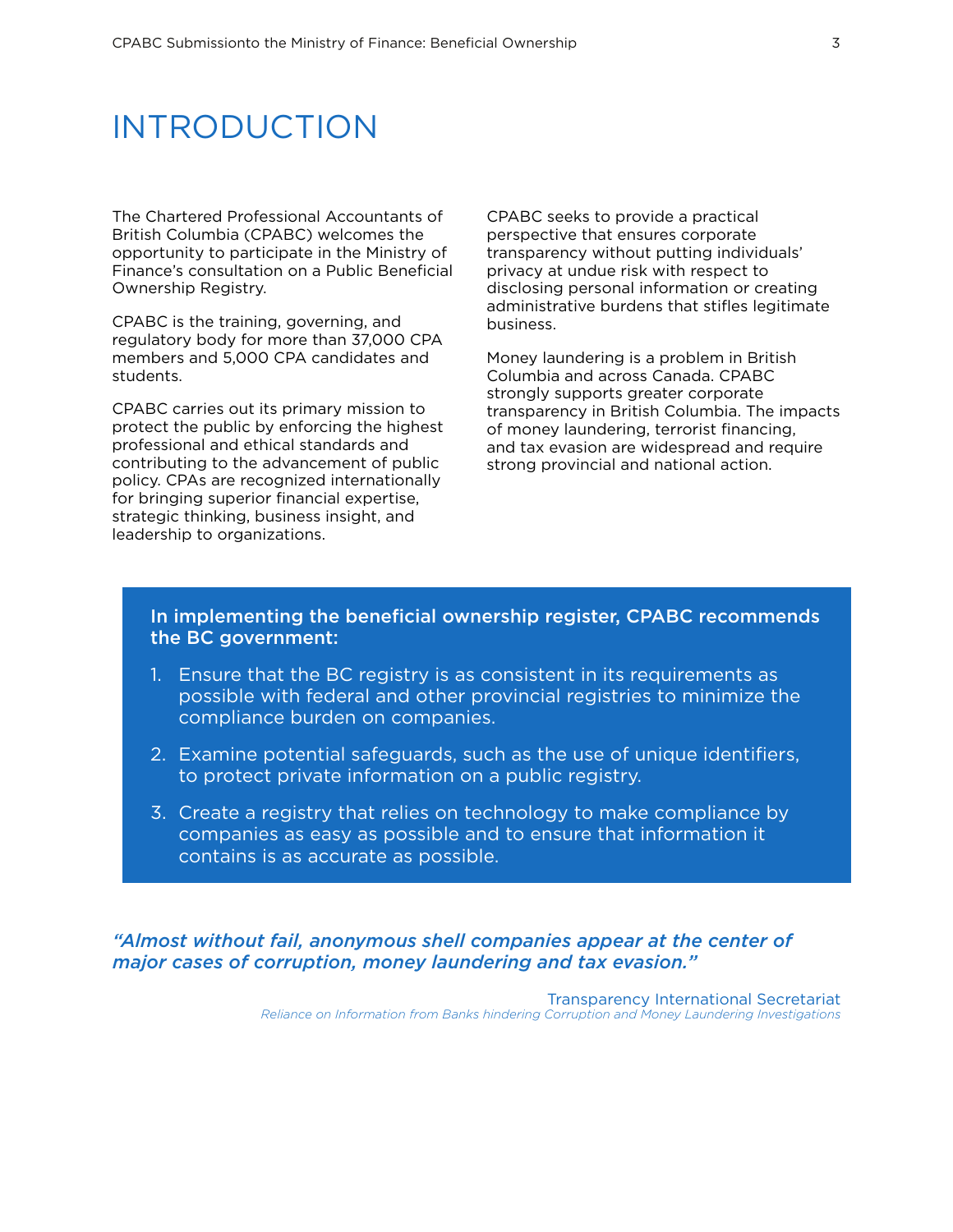## GOVERNMENT-MAINTAINED TRANSPARENCY REGISTRY

CPABC's comments are based on the information available at this time. We note that information regarding timelines, costs, and measureable benefits are not included in the consultation paper. This additional information would assist in providing more informed opinions regarding the implementation and administration of the registry.

#### *Impact on Operations*

International experience suggests that the costs of a beneficial ownership register and registry compliance depends largely on jurisdictional requirements, business size, and complexity of structure.

For example, the UK Department for Business, Energy and Industrial Strategy (BEIS) completed a detailed postimplementation review in March 2019 where it specifically examined the costs associated with UK companies' use of the People with Significant Control (PSC) Register.1

While the costs of submission to the PSC Register appear minimal, the costs incurred by companies to comply with the Register were found to vary depending on the company's size and complexity.

In Canada, we submit that unless consistency is prioritized across the country regarding beneficial ownership information requirements, a patchwork quilt of requirements and costs will emerge.

Further, to streamline the process, technology should be embraced to minimize the time and effort of companies to input and update data. The digitalization of information flows between businesses and registries appear to hold great promise.

In addiiton, the use of drop-down menus and unique identifiers for individuals have been noted by other jurisdictions as assisting with increased accuracy. For example, the Jersey Financial Services Commission uses Application Programming Interfaces (APIs) to enable reporting companies to export their beneficial ownership information to the central register.<sup>2</sup>

In order to minimize the impact and burden on companies, we suggest that consistency across jurisdictions in Canada, to the degree possible going forward should be a high priority. Consistency of terms, definitions, interpretations, and policies is important to the functioning of the anti-money laundering and terrorist financing (AMLTF) regime and any registry or registries. For those who have to comply, those who have to enforce, and those who have to verify beneficial ownership in the regime, it is very important that consistency be prioritized throughout Canada.

Department for Business, Energy & Industrial Strategy, Review of the implementation of the PSC Register, BEIS Research Paper No. 2019/005, March 2019. Digital Jersey, "Jersey Develops RegTech Solution to Support Fight Against Financial Crime", July 5, 2017.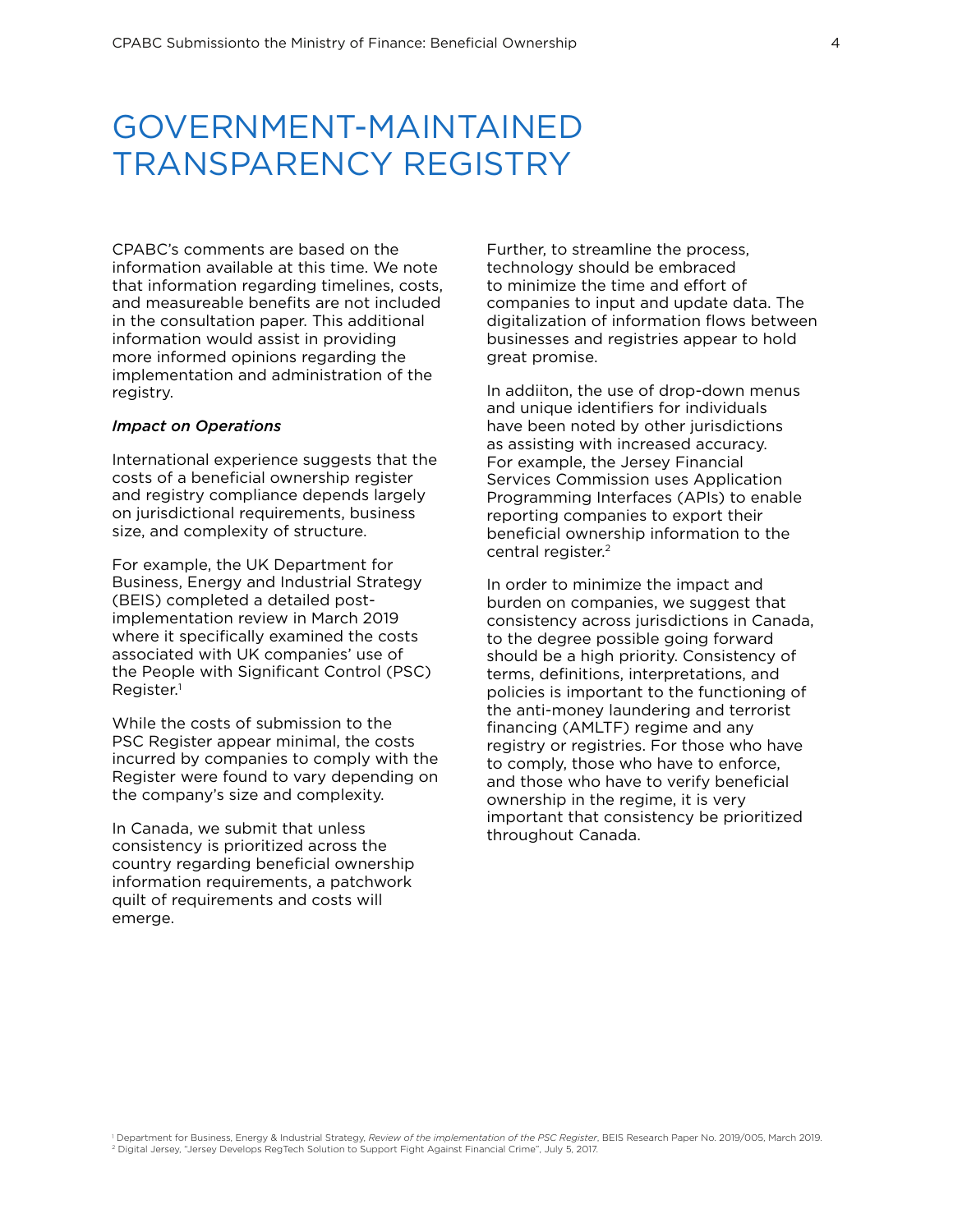# PUBLIC ACCESS TO GOVERNMENT-MAINTAINED TRANSPARENCY REGISTRY

#### *Public Access*

Around the world, lessons are being learned as countries implement beneficial ownership registries and best practices are still developing and evolving. There is a wide range of options available for level of access granted to the registry.

At one end, individual companies maintain their own registriess of beneficial owners and make it available for inspection to competent authorities (as will be the case in BC on May 1, 2020). At the other end of the spectrum, the government maintains a registry that is open and searchable by the public.

While CPABC values corporate transparency, it also recognizes the need to balance this with privacy. We submit that a governmentmaintained registry is desirable, and would encourage a slow roll out to any publically accessible registry to ensure approproate safeguards are in place.

A central registry available to government, law enforcement, and other competent authorities would provide access to the required information to combat money laundering while minimizing the potential risks to personal and corporate privacy.

Once the central registry is established and necessary security and privacy concerns are addressed, the registry may then work towards opening to the public. This tiered approach, we submit, meets the desired law enforcement goals while ensuring greater transparency does not come at the expense of privacy.

#### *Possible Impacts of Public Access*

Generally, CPABC is in favour of greater corporate transparency in British Columbia, and across the country. The amount and type of information to make public in a publicly accessible registry is likely one of the most controversial aspects of a public registry.

Disclosing less than "full" information requires implementing data security filters and the technical expertise and costs associated with them.

What is known is that information that is made public will remain in public. Therefore, the initial due diligence in assessing elements, such as unique identifiers and possible tiered information, is critical in achieving a balance between Canadians' privacy rights and the wider public interest objectives.

### *Protection of Personal Information*

We submit that the safety of individuals should be a key consideration while developing the registry. There are potential risks in an openly public registry for loss of privacy (personal and business), identity theft, harassment, safety, and security. An openly public registry introduces a new risk platform with new disclosures.

It is clear that not all those accessing the registry will need full access to the information. Therefore, tiered access would allow for discernment of what information needs to be disclosed to achieve the objectives of the registry. Further, erring on the side of individual privacy does not negate the possibility of more information being accessible in the future, since the registry may be designed to evolve over time.

Although making certain types of data available to some parties and not others requires presumed additional costs for data security, this cost is warranted to avoid negatively impacting the privacy of individuals.

We submit that the use of unique identifiers may reduce the unique personal information visible to certain users of the registry, thereby reducing some risk to a beneficial owner. It is a question of degree and typology of the information that needs to be disclosed for public access for the registry to function and meet its objectives.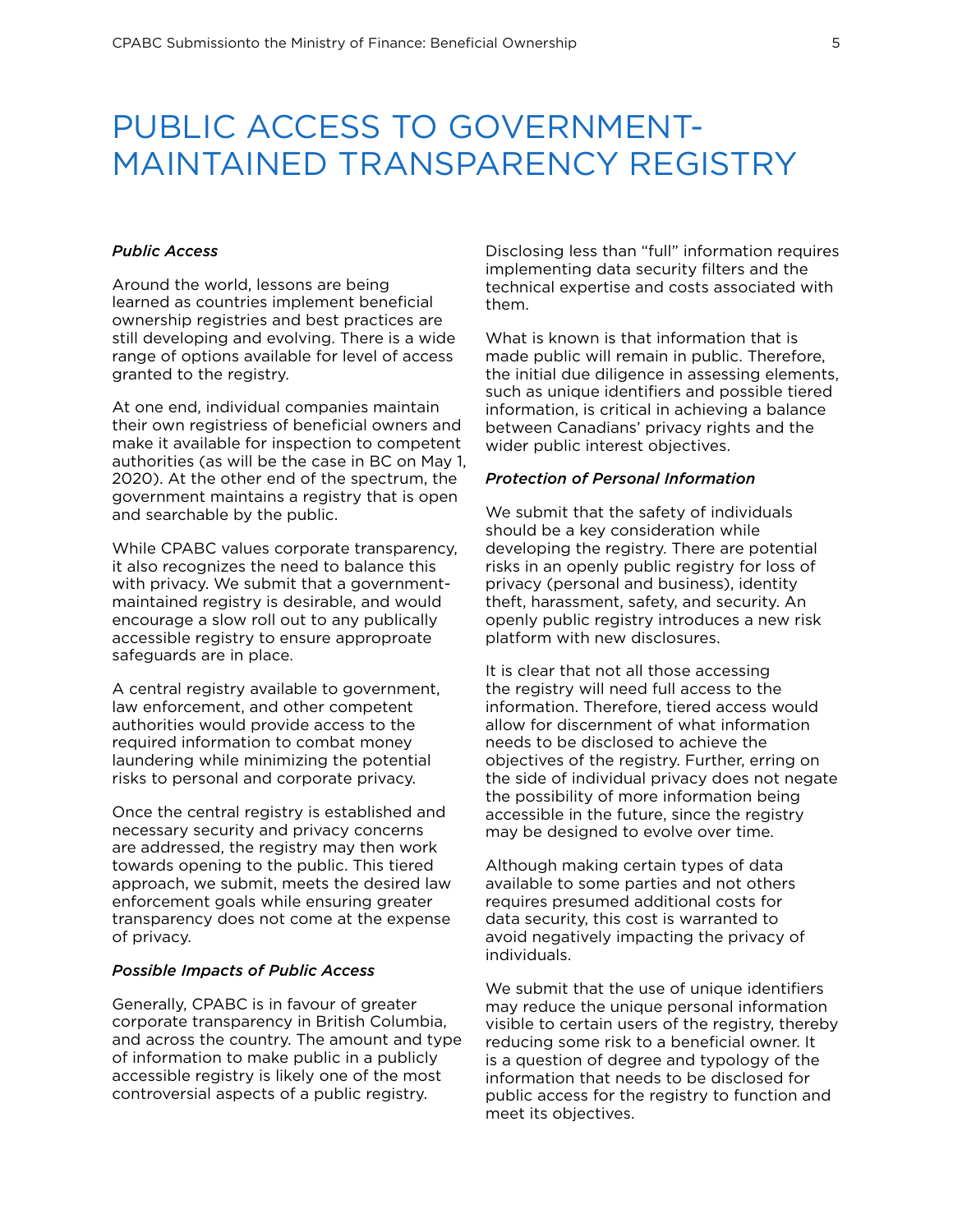For example, if a unique identifier removes the need for any date of birth details then this may reduce risks for beneficial owners, the registry can function, and its objectives can be met.

Exemptions should be possible and there should be flexibility as to the need and nature. The risks that beneficial owners and/ or their families face may be extremely varied. Their risks may have nothing to do with a private company, but a beneficial ownership registry can nevertheless become a new access point to previously undisclosed information, such as principal residence location. Timely consideration by government of exemption applications as they arise will be important.

In the UK, exemptions may be applied for safety and security. However, these have not been applied consistently nor, arguably, met their goals.

In one case, a PSC attempted to have their business address removed from the registry in response to the real threat of a stalker. However, the exemption was not granted because the situation was not directly related to their business, according to the exemption policy.3

Other examples of protecting individuals include the Norwegian model where they have established an automatic notification system that would inform an individual when and who had consulted their file.<sup>4</sup>

The Norwegian model may be difficult given the likely size and complexity of the BC registry. However, a system like the one used by the City of Quebec's assessment portal may provide some additional security. To access the City's assessment portal, an individual must identify the reason for which they are making the search request. By adding such a step, it may dissuade possible abuse of the search portal.<sup>5</sup>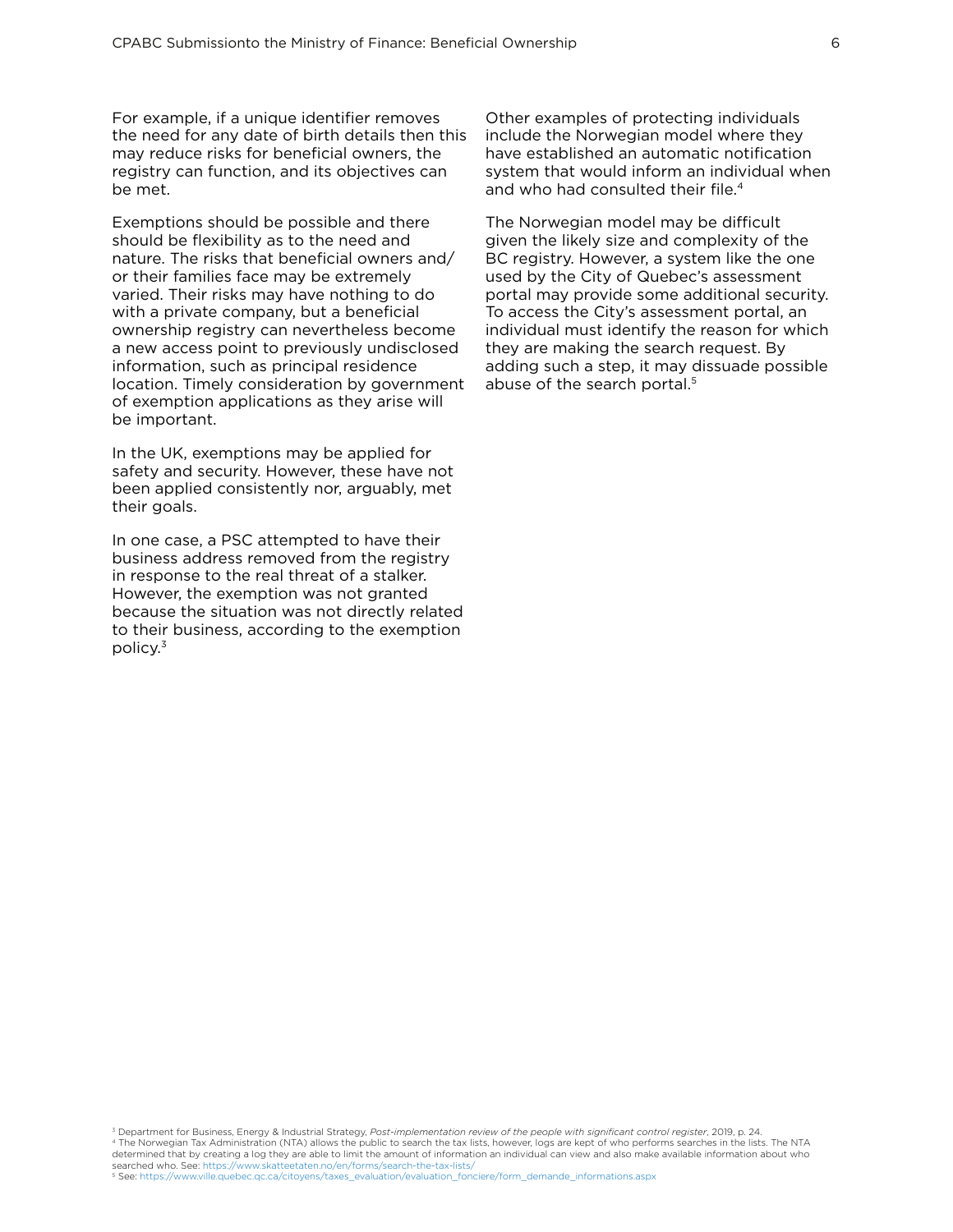### COMPLIANCE AND ENFORCEMENT

#### *Verifying Beneficial Ownership Information*

The usefulness of the registry for all users is directly correlated with the credibility of the information that it contains. The government, as owners of the registry, therefore will play a significant role in ensuring the information contained therein is accurate.

Other jurisdictions where transparency registries already exist, such as the UK, provide insight into what actions and elements would assist in enhancing the credibility of the information on the registry. These include:

- The use of unique identifiers for each entity and beneficial owner should be part of the registry from the outset;
- Proof of identification is to be obtained;
- Government must both react to information it receives about inaccuracies in the registry and it must also seek them out efficiently using risk analysis and technology; and
- Reporting entities in the regime that must verify beneficial ownership should be able to contribute to its accuracy by reporting discrepancies or inaccuracies.

#### *Cost to Access Database*

Regardless of the degree of public access, there will be new costs for government and cost recovery on behalf of the taxpayer is a potential objective. There may be alternatives in who bears that cost and could include from the public for each use, monthly fees for users who are reporting entities in the regime or perhaps it also becomes part of the cost of corporate registration in each jurisdiction.

Examples from other jurisdictions suggest that free and open access for the public leads to greater use. In the UK, for example, the PSC Register has experienced far greater access as a free and open registry than it did when paywalls existed.

The use of the registry has grown exponentially to over two billion data searches a year since the data was made free and open, compared with just over six million access requests when payment was required to access information.<sup>6</sup> The removal of the paywall is likely not the only factor involved but "free" eliminates what may otherwise be a barrier.

#### *Enforcement*

As noted above, a register is only as useful as the credibility of the information. To ensure compliance and accuracy, enforcement options must be available to the government. We submit that in order to be consistent with the importance of the information and the reasons for creating the registry, the range of sanctions available must serve to deter and penalize where warranted.

Sanctions provisions should provide a range to effectively and appropriately respond to the variety of circumstances which can be anticipated for non-compliance. The range of sanctions available should be flexible enough to be reasonable for situations of incapacitation or honest mistake, but severe enough to be dissuasive for those with criminal intent.

6 Open Ownership and Global Witness, Learning the lessons from the UK's public beneficial ownership register, October 2017.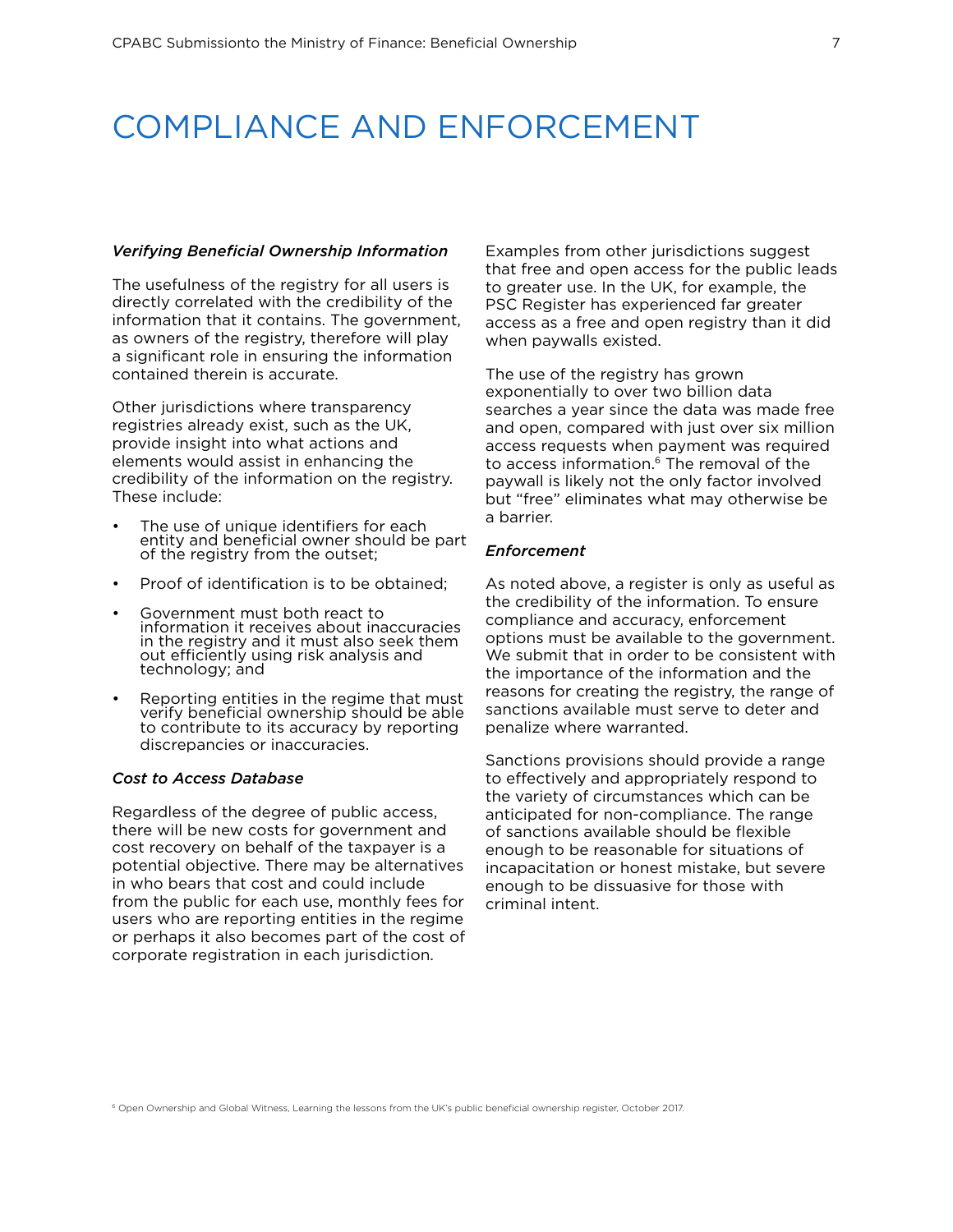# TRANSPARENCY REGISTER FOR OTHER ENTITIES

CPABC notes that enhanced reporting regarding trusts is required under the *Income Tax Act* after December 31, 2021. As a result, reporting to a government-maintained registry may be in whole or part duplicative.

The use of trusts in Canada is prevalent and there is great variation as to their use; from benefitting retirees, looking after disabled persons, and to tax or estate planning. It could be expected that there would be many exemptions that should apply; for example to protect minors, disabled persons, remove pension plans, lawyer's trust accounts, and etc.

The information that would likely assist law enforcement and competent authorities may be reported to CRA through changes recently made and effective after December 31, 2021.

Individual partners and certain partnerships are required to report information under the *Income Tax Act*. In particular, partnerships where a corporation or a trust are partners are specifically required to file a partnership information return. Therefore additional reporting to a government-maintained beneficial ownership registry may be in whole or part duplicative.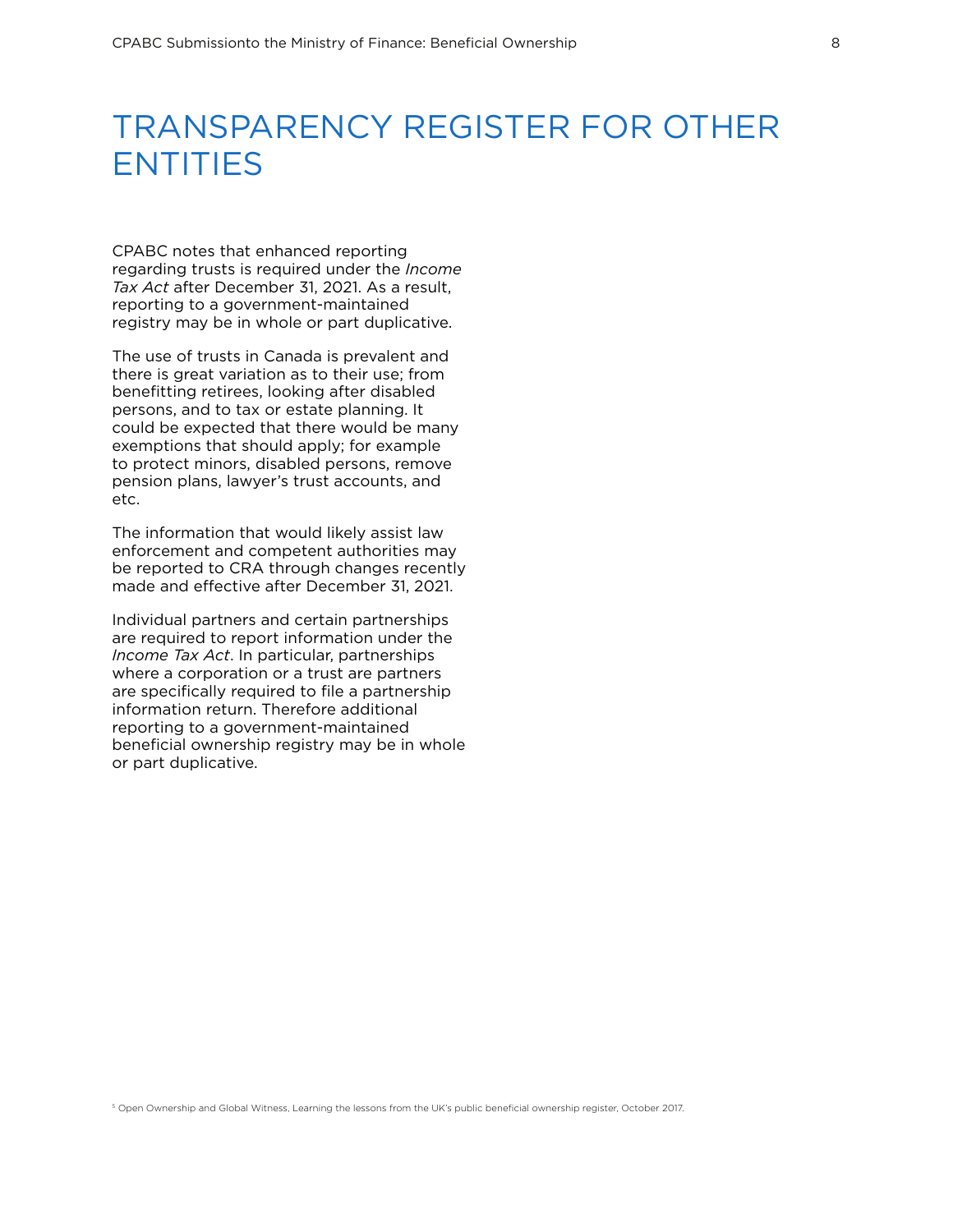### **CONCLUSION**

There is no doubt that money laundering and other financial crimes are a significant problem in Canada. CPABC strongly supports efforts by the provincial, territorial, and federal governments to implement new initiatives to combat these dangerous activities.

Further, we believe that efforts to move towards greater corporate transparency are important and necessary, however, these actions must be taken in a balanced way to protect the privacy and safety of Canadians and minimize the administrative impact on corporations.